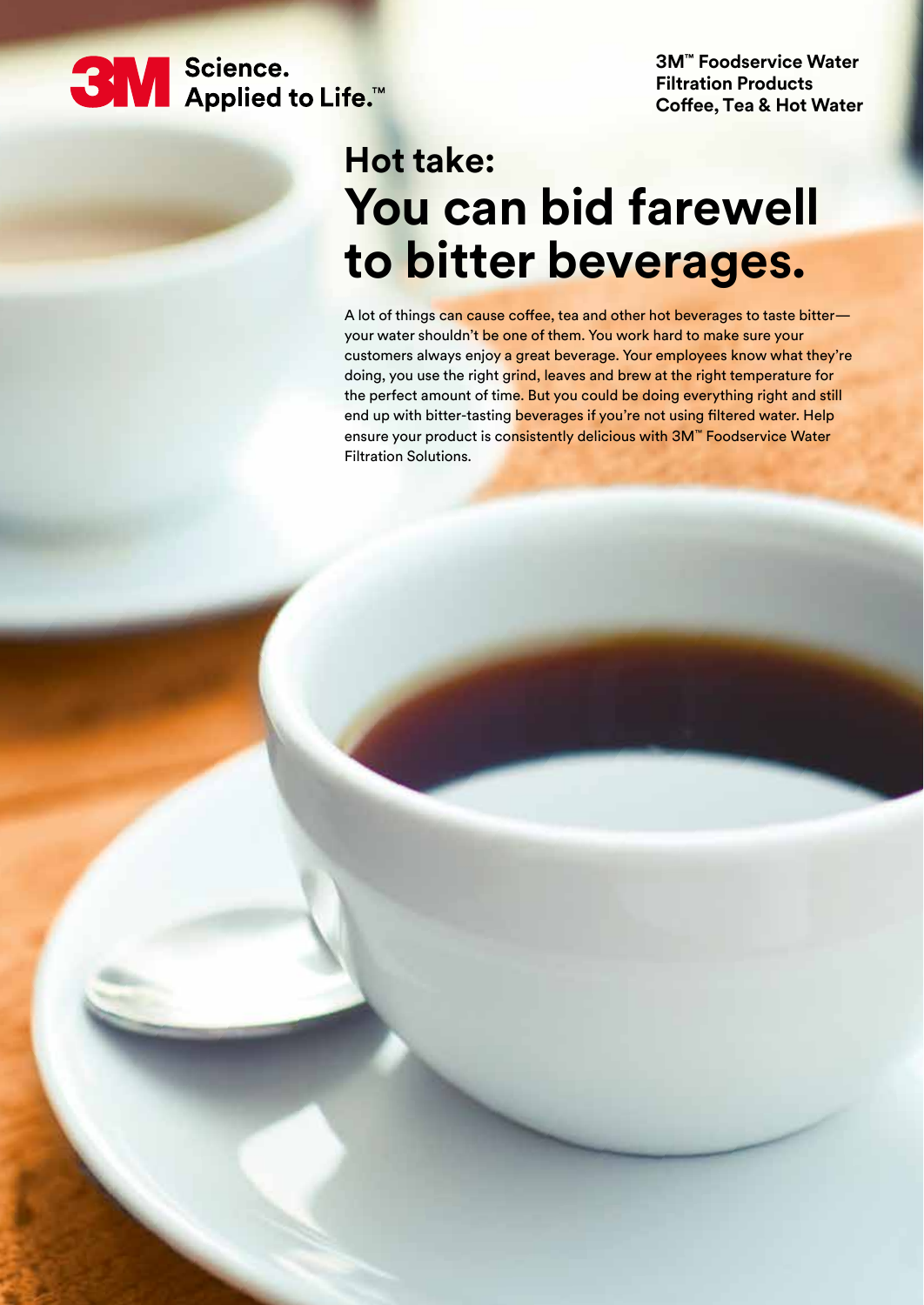

## **The Challenge:**

Scale build-up, excess particulates and excess chlorine can lead to downtime and shorter service life of your equipment. Plus, excess chlorine and organic residue can cause beverages to taste bitter. These problems could lead to inconsistent service and beverage quality—and lost business.

> **<sup>7100054812</sup>** HF05-MS 2.8 5,678 Particulate, chlorine taste dour, scale

ulate, chlorine taste and odour, cyst<sup>1</sup>, asbescale

> ulate, chlorine taste<sup>.</sup> dour, scale

ulate, chlorine taste and odour, cyst<sup>1</sup>, scale

> ulate, chlorine taste dour, scale

> ulate, chlorine taste dour, scale



## **The Solution:**

3M™ Water Filtration Products can help maintain coffee and tea beverage clarity, consistency and full flavor along with efficient brewing machine operations.

### **(Litres) Reduction Claims**

| <b>High Flow HF-MS Series of Cartridges</b> |           |                           |                      |                             |
|---------------------------------------------|-----------|---------------------------|----------------------|-----------------------------|
| <b>Part Number</b>                          | Cartridge | <b>Flow Rate</b><br>(LPM) | Capacity<br>(Litres) | Reduo                       |
| 7100054812                                  | HF05-MS   | 2.8                       | 5,678                | Partic<br>and or            |
| 7100041862                                  | HF10-MS   | 3.8                       | 13,200               | Partic<br>and or<br>tos, so |
| 7100041863                                  | HF15-MS   | 3.8                       | 13,200               | Partic<br>and or            |
| 7000001674                                  | HF20-MS   | 5.7                       | 34,069               | Partic<br>and or            |
| 7000001677                                  | HF25-MS   | 5.7                       | 37,854               | Partic<br>and o             |
| 7000001706                                  | HF35-MS   | 6.3                       | 47,696               | Partic<br>and o             |

### **Coffee, Tea & Hot Water Filtration Solutions**

## **198,700\* 240ml cups of coffee or tea** \*Based on HF35-MS A single cartridge can deliver over

## **Beverage breaks your customers can count on.**

Reduce particles in your water that can hurt the consistency of your coffee, tea or hot beverages and shorten the service life of your equipment with 3M™ Foodservice Water Filtration Products.

We've long been regarded as an industry leader in the design, manufacturing and marketing of water filtration products that help provide solutions for today's everchanging water quality concerns.

Our products are simple, effective and easy-to-install solutions for commercial foodservice applications. We're proud of our systems that are designed to meet the volume, water clarity and maintenance expectations of our customers.

1 Based on the use of Cryptosporidium parvum oocysts.